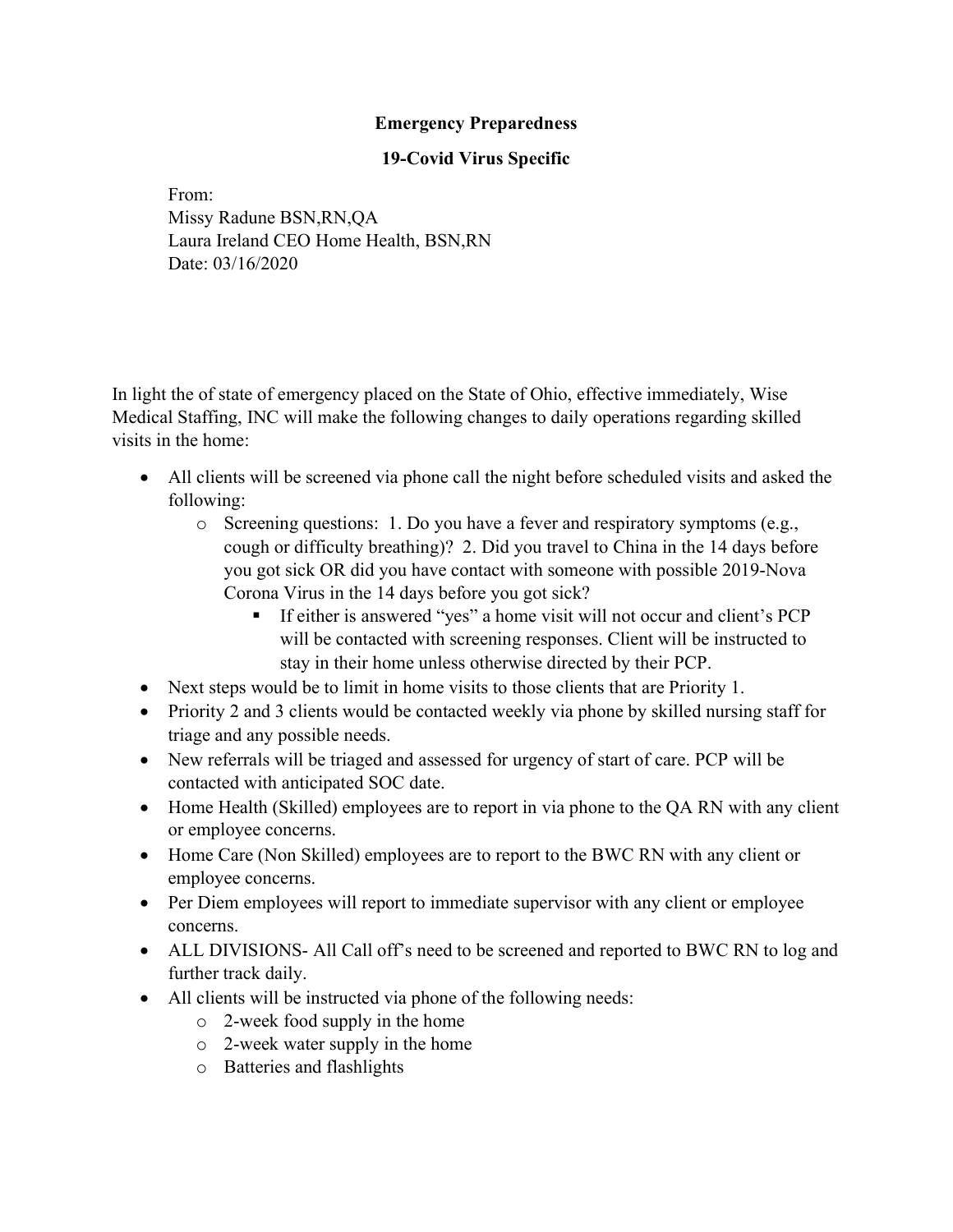- o List of emergency phone numbers such as 911, their local police department, their local health department, their local hospital, and their emergency contact of choice.
- o 2-week supply of medications prescription and over the counter.
- o A documented back up plan for level 1 patients if staff unable to make in home visit.
- All employees will monitor their temperature daily and report to immediate supervisor and readings above 100.4. (These are CDC guidelines)
- Employees will monitor any acute respiratory illness (e.g., cough or difficulty breathing)? and report to immediate supervisor if so.
- Employees who have symptoms of acute respiratory illness are recommended to stay home until they are free of fever ( 100.4) signs of a fever, and any other symptoms for at least 24 hours, without the use of fever reducing or other symptom altering medicines (cough suppressants).
- Immediate supervisor will report each employee that is off with possible Coronavirus symptoms to BWC RN.
- Wise Medical will not accept any known or suspected patients with Coronavirus or those who have answered yes to the screening questions.
- Wise Medical will determine agency staffing to know facilities on a case by cases basis with known agencies that have patients or employees with suspected or known Coronavirus. Wise Medical will ensure all precautions are taken and proper PPE equipment is available at the facility prior to staffing.
- Staff are encouraged to promote social distancing.
- All potential new employees will be screened with questionnaire prior to processing.
- Wise Medical will limit outside vendors until further notice.
- Ongoing education provided to employees on standard precautions and infection prevention.
- QA RN will continue to monitor CDC and ODH updates and provide ongoing education and information to staff.
- UPDATE: 3/17/2020- All internal employees will continue to call off to the office manager. The office manager will complete the employee screening form and report to BWC RN to log and further track daily.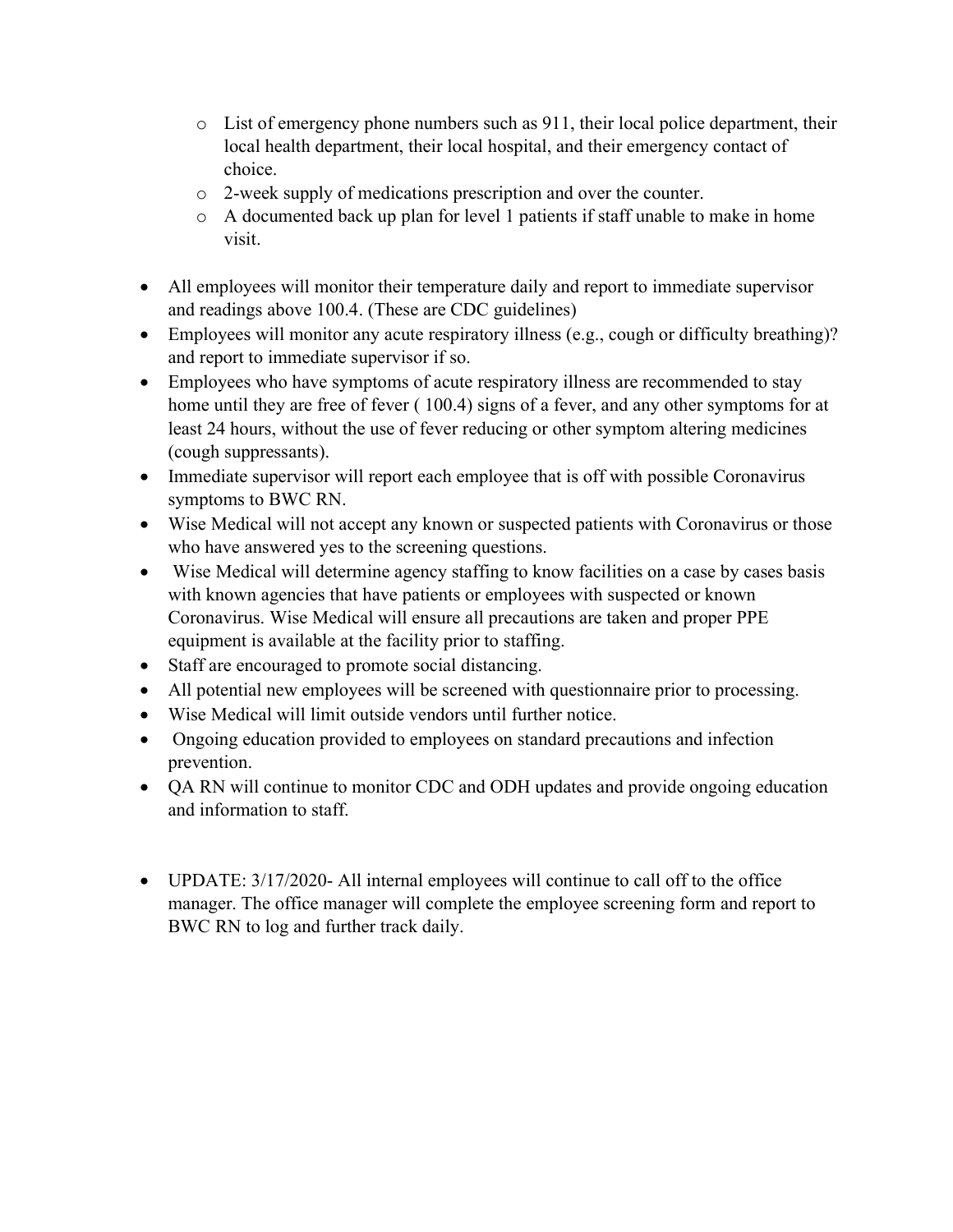### County Specific Emergency Phone Numbers:

Ross County: 911

Ross County Sheriff office: (740) 773-1186 Ross County Health Department: (740) 779-9652 Adena Regional Medical Center: (740) 779-7500

### Pickaway County: 911

Pickaway County Sheriff office: (740) 477-6000 Pickaway County Health Department: (740) 477-9667 Berger Hospital: (740) 474-2126

### Jackson County: 911

Jackson County Sheriff Office: (740) 286-6464 Jackson County Health Department: (740) 286-5094 Holzer Jackson: (740) 395-8356

# Scioto County:

## 911

Scioto County Sheriff Office: (740) 355-8277 Scioto County Health Department: (740) 355-8358 SOMC: (740) 356-5000 KDMC: (740) 991-4000

### Lawrence County: 911

Lawrence County Sheriff Office: (740) 532-3525 Lawrence County Health Department: (740) 532-3962 KDMC Ashland: (606) 202-6825 St Mary's: (304) 526-1234 SOMC: (740) 356-5000